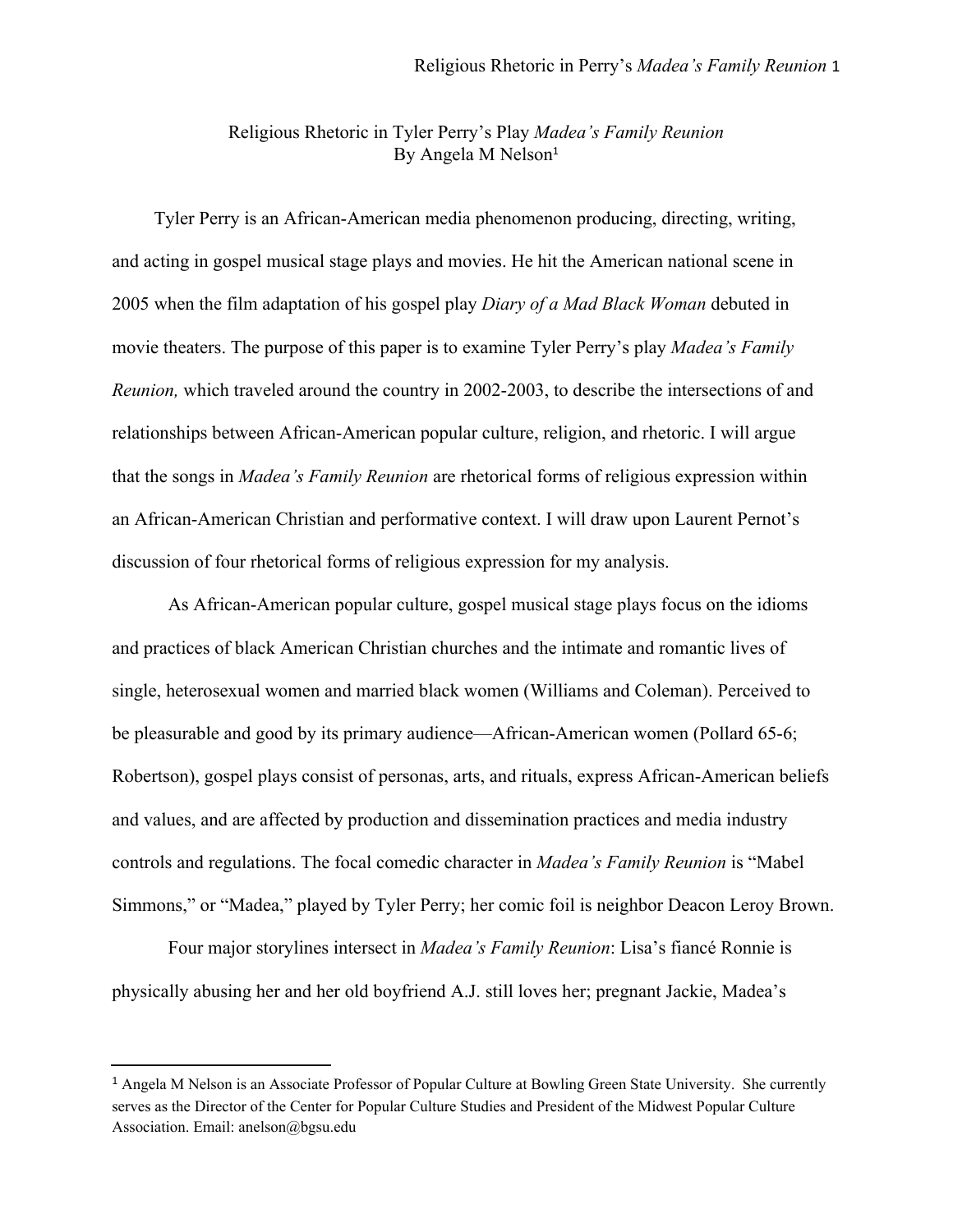granddaughter, is married to Kevin, an unemployed, ex-prisoner, and her recovering, cocaineaddicted cousin Tina has seduced him; Madea's granddaughters Lisa and Tina reveal to their mother Cora that their father sexually molested them when they were children; and Madea's "don't-need-no-man" niece Vickie is being pursued by her past high school boyfriend Reverend Jonny Lewis. The precipitating event that brings the family together is the Simmons family reunion that they hold the same weekend as the funeral of Irene, Madea's sister, and Lisa's wedding.

Six conventions of gospel musical stage plays in *Madea's Family Reunion* include: (1) plots based on challenges of contemporary life such as drug abuse, unemployment, and domestic violence; (2) a cast of heroic, villainous, and buffoonish characters; (3) a combination of dramatic and humorous scenes; (4) actors and singers with marquee value within black America, e.g., Gary Jenkins of Silk, Terrell Phillips of Blackstreet, Quan Howell of Sounds of Blackness, and Regina McCrary of Dr. Bobby Jones and New Life; (5) a score largely consisting of either existing gospel songs, new inspirational music, and/or R  $\&$  B songs (Pollard 57; Robertson); and a premise that assumes heroic characters are believers and followers of Jesus Christ.

Laurent Pernot's essay "The Rhetoric of Religion" is useful for drawing a connection between rhetoric and religion in Tyler Perry's gospel play. Pernot outlines four types of religious discourses: discourses about the gods, discourses to the gods, discourses to the worshipper, and discourses of the gods (238-39). Drawing from both pagan and Christian religious traditions during Graeco-Roman antiquity, Pernot shows that preaching, prayers, and hymns are rhetorical forms of religious expression because they are "persuasive speech following set forms and structures" (236). Proceeding from Pernot's analysis, I argue that four gospel songs and two inspirational songs in *Madea's Family Reunion* are rhetorical forms of religious expression because like preaching, prayers, and hymns, they are "persuasive speech," or arguments in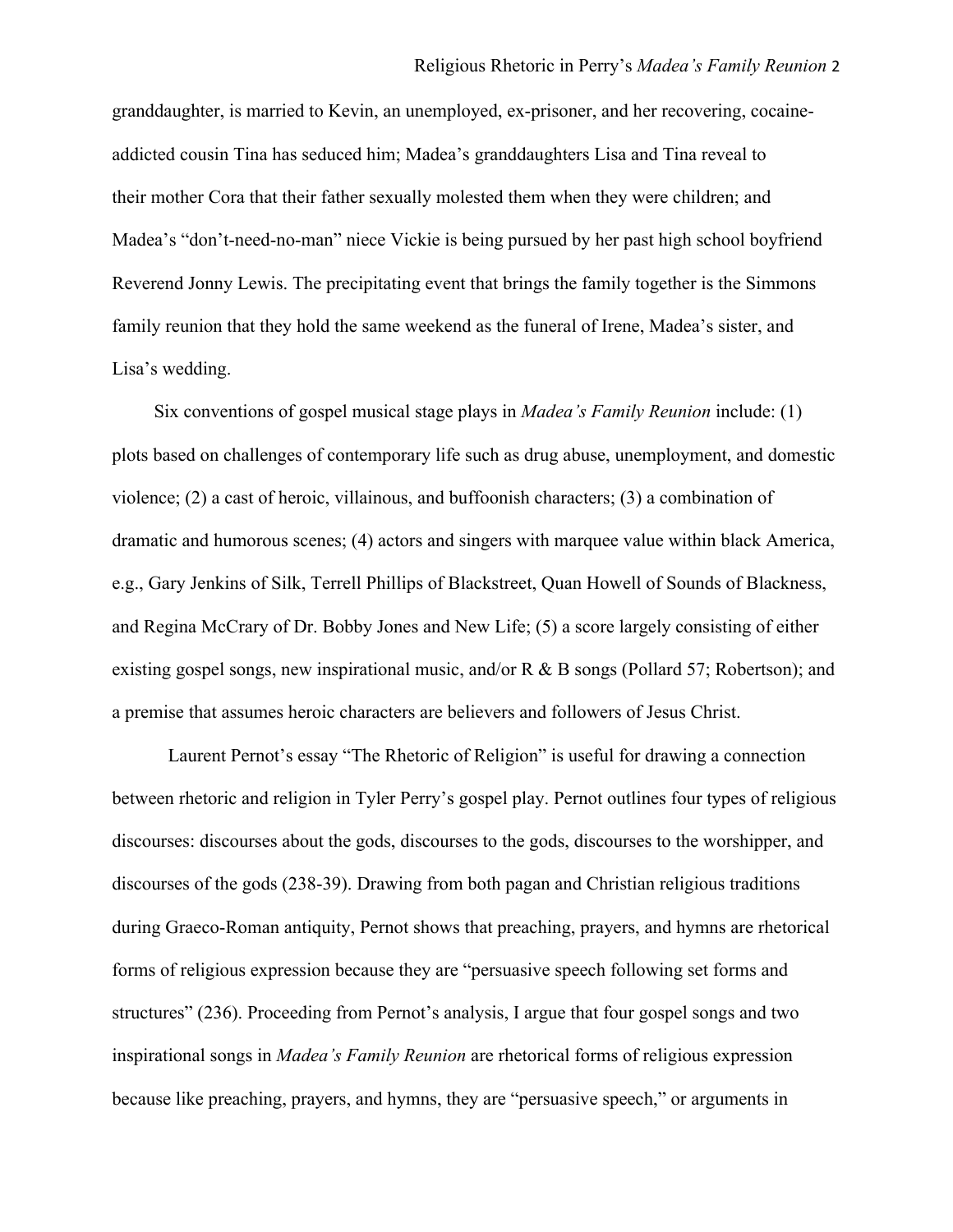song, that make requests of God (discourse to God), comfort the worshipper (discourse to the worshipper), and describe God's goodness and power (discourse about God).

In particular, traditional, black gospel songs and contemporary, inspirational songs by Tyler Perry and Elvin Ross, his music director and song collaborator, are significant in Perry's plays and originate from an African-American Christian and performative context. Led by composers Charles A. Tindley and Thomas A. Dorsey, African Americans in black Holiness/ Pentecostal, Baptist, and Methodist churches (Harvey 23) created gospel songs around the turn of the century. The "gospel" in black gospel music refers to the "*good news* of the Gospel" of Jesus Christ in the "*bad times* of life" (Harvey 25). Ross and Perry's inspirational songs are written specifically for Perry's plays and these songs connect the audience with Perry's theme (Pollard 70). Black music performance, in general, relates to *soul*—kinship with other black people—and *style*—the way and manner in which the performance communicates group identity. Therefore, the performative context of black gospel music and inspirational music is important to understanding the power and charismatic energy in Perry's play. These performance elements include back-up vocalists, vamps and choruses, melismatic vocal passages, vocables and other percussive vocal sounds, e.g., full-throated, strained sounds; call-response patterns, and physical body motions.

In Louis-Charles Harvey's theological analysis of 1700 lyrics of black gospel songs, he found that Jesus Christ is praised as being "Everything because he is *Friend*, *Protector*, and *Liberator*" (27). The songs "Jesus Will Fix It" and "Have You Tried My Jesus?" are *discourses about God* that align with Harvey's analysis and are an example of a type of hymn that praises God's goodness (Pernot 237). The songs describe how God will "fix" any problem they may have and that "He's alright." Deacon Brown, Mrs. Mattie (Deacon Brown's wife), Cora, and Rev. Lewis use a call-response structure and incorporate handclapping, foot-stomping, head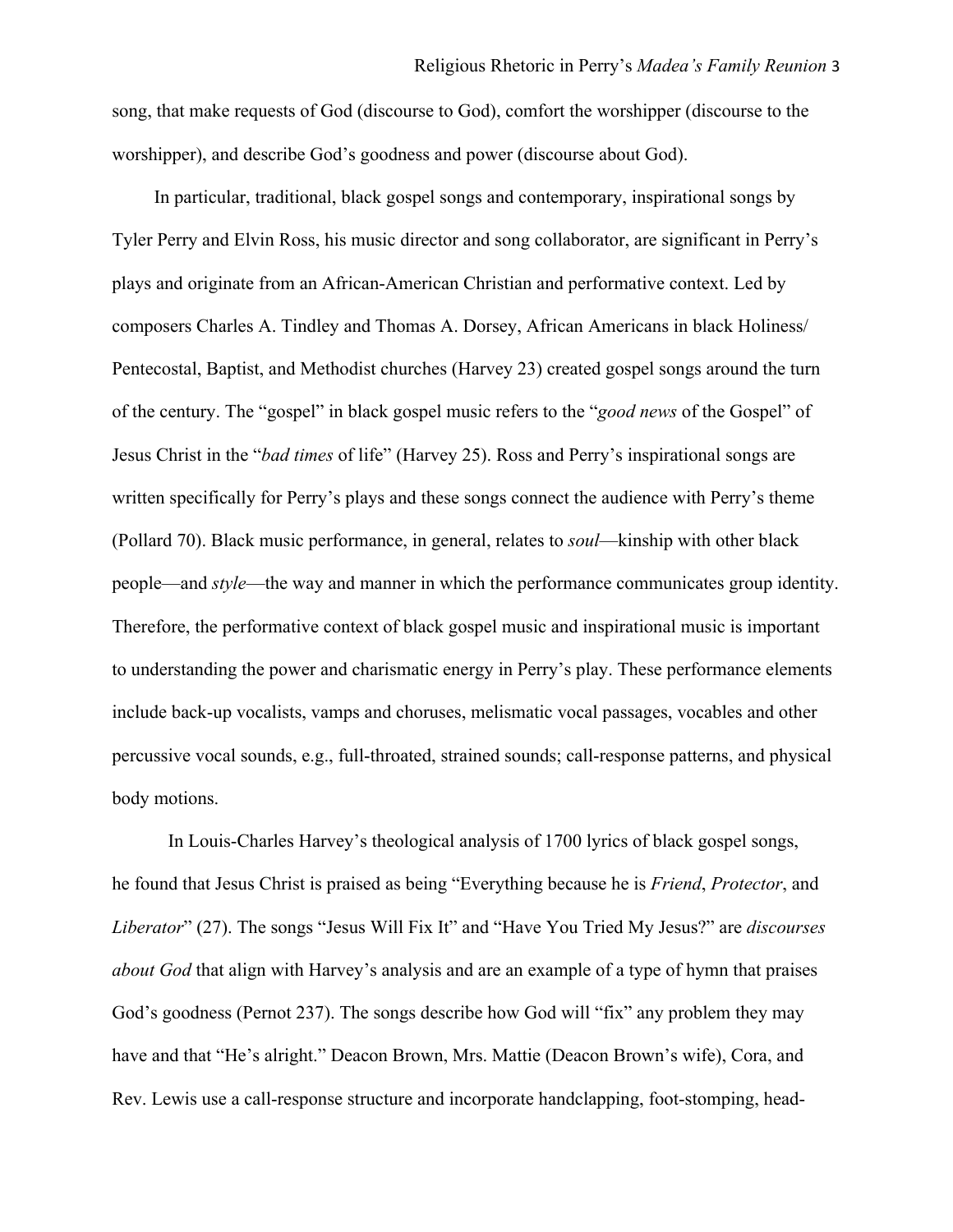bobbing, and flexed body joint movements in their legs, in particular bent knee-bones as they move from side to side while singing. Ross and Perry's inspirational song "Open My Heart" is an example of *discourse to God*. Sung by Vickie, "Open My Heart" follows the rhetorical structure of a prayer: Vickie (1) addresses God as a friend; (2) argues in support of her request by stating that she has been hurt before and that she has experienced pain; and (3) makes a request for God to "change her heart" so that she will have a desire to love again (Pernot 240).

Pernot states that the "discourse an individual addresses to himself … to comfort … himself, may also be religious" (238). Although he does not develop this discourse with the same depth as the other three, Pernot proposes that "meditations and spiritual exercises" by the worshipper are examples of this religious discourse and that they "obey a kind of rhetoric" (238). The traditional gospel songs "On the Battlefield" and "Trouble in My Way" are examples of *discourse to the worshipper*. The worshipper sings in the chorus that he is on the "battlefield for the Lord" and that he will serve God until he dies. "Trouble in My Way" is the worshipper's meditation on how they "cry sometimes" when they face problems. Crying does not diminish God's power but crying is sometimes necessary in order to endure struggles in life. The worshipper is not worried, however, because "after while," they know that "Jesus will fix it."

In the finale of *Madea's Family Reunion*, Ross and Perry's "The Family that Prays Together," is performed with ten of the thirteen cast members. Another example of discourse to the worshipper, it affirms that the Simmons family will "stay together" because they pray together. Although the chorus and two verses are sung in unison, in the vamp (or repeating section) near the end of the song, Jackie, Kevin, A.J., Rev. Lewis, Vickie, Deacon Brown, Cora, and Mrs. Mattie each individually improvises on the word "pray." The song and the last section of it, in particular, exhibit the rhetorical structure of preaching because they are exhorting the audience to "persevere in the beliefs they already hold" (Pernot 237) regarding prayer to God, no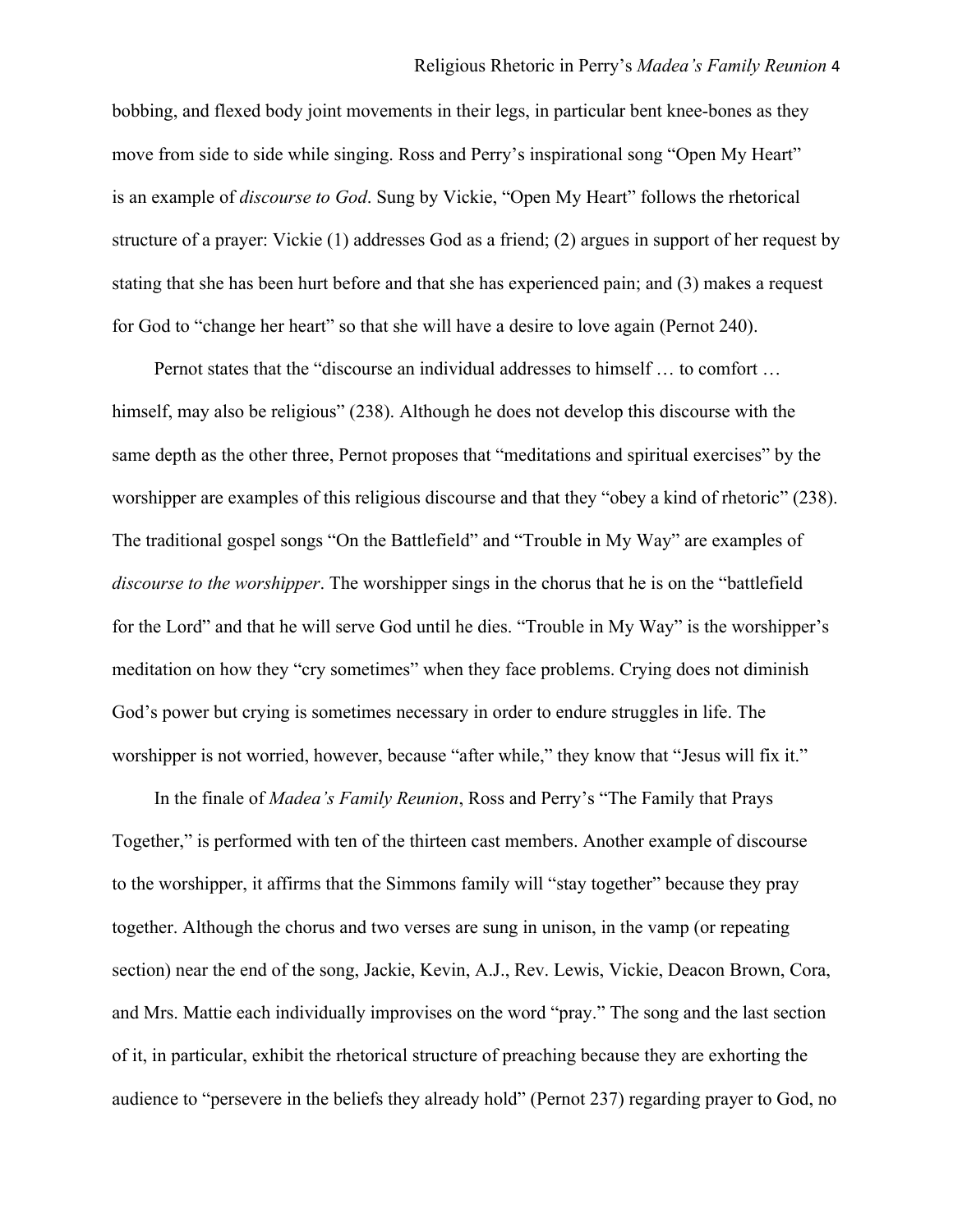matter what problems they are experiencing.

In sum, the songs in Tyler Perry's gospel musical stage play *Madea's Family Reunion* are rhetorical forms of religious expression within an African American Christian and performative context. Although originating in an African-American cultural context, gospel songs and inspirational songs have characteristics of preaching, prayers, and hymns. At a basic level, traditional black gospel songs and contemporary inspirational songs used in *Madea's Family Reunion* are religious rhetoric because they are arguments in song that make requests of God, comfort the worshipper, and describe God's goodness and power.